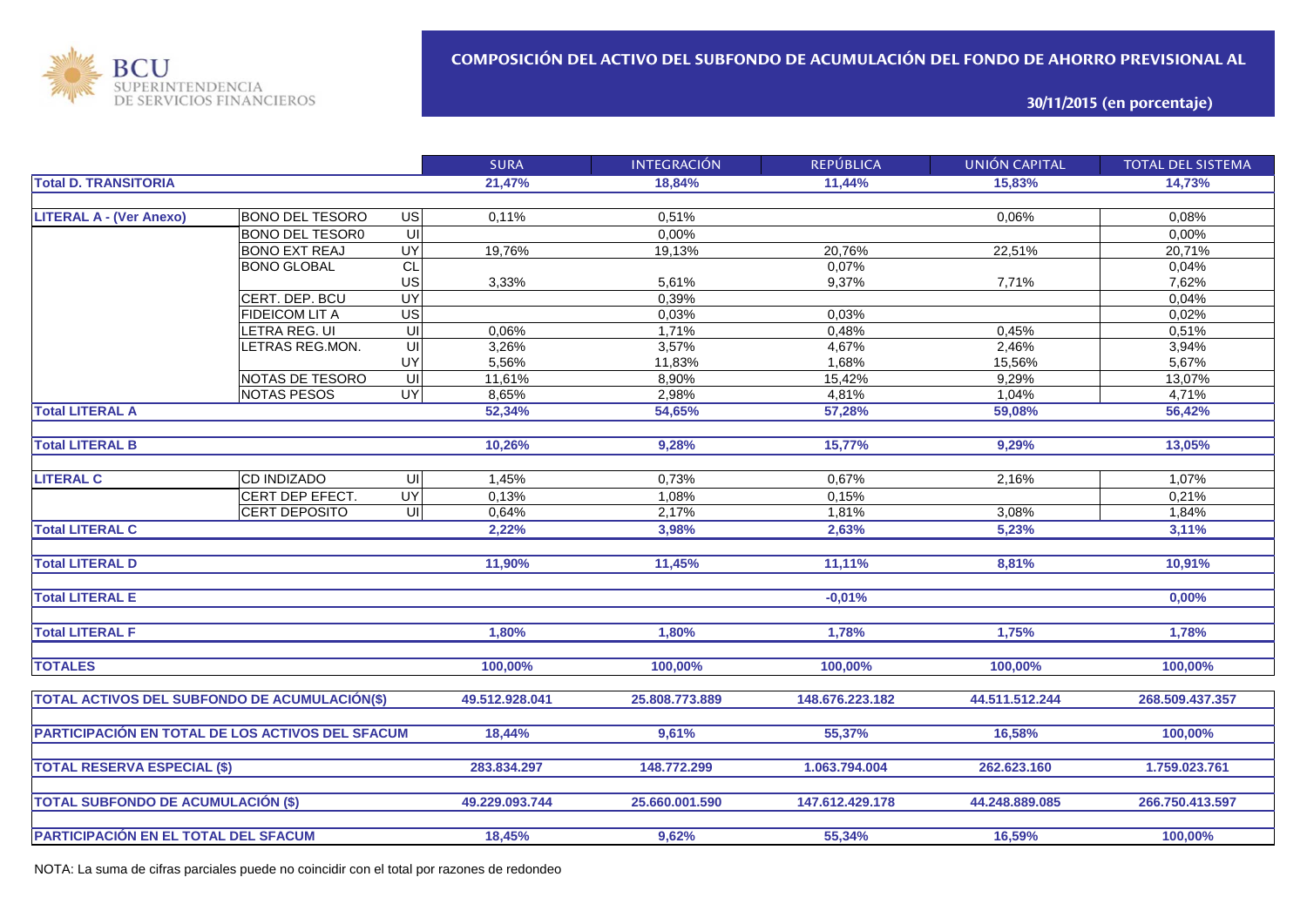# **A N E X O**

#### **MAYOR O IGUAL AL 2% DEL SUBFONDO DE ACUMULACIÓN** *30/11/15* **DETALLE DE LOS INSTRUMENTOS QUE COMPONEN EL LITERAL A CON PARTICIPACIÓN**

| COMPOSICIÓN                                         | LITERAL<br>$^{\prime}$ A'   |    |        |                                   |
|-----------------------------------------------------|-----------------------------|----|--------|-----------------------------------|
| <b>TIPO DE INSTRUMENTO</b>                          | <b>INSTRUMENTO</b>          |    |        | MONEDA % S/ACT FAP TOT. SISTEMA % |
| <b>BONOS DEL TESORO (BT - BL)</b>                   | <b>INSTRUMENTOS VARIOS</b>  | UI | 0,00%  |                                   |
|                                                     | <b>INSTRUMENTOS VARIOS</b>  | US | 0.08%  |                                   |
|                                                     | <b>SUB TOTAL</b>            |    |        | 0,08%                             |
| <b>BONOS EXTERNOS REAJUSTABLES (BEUY)</b>           | BEUY 00060 R270405EUYF      | UY | 3,89%  |                                   |
|                                                     | BEUY 00060 R281215EUYF      | UY | 3,07%  |                                   |
|                                                     | BEUY 00060 R300710EUYF      | UY | 7,50%  |                                   |
|                                                     | BEUY 00060 R370626EUYF      | UY | 4,47%  |                                   |
|                                                     | <b>INSTRUMENTOS VARIOS</b>  | UY | 1,78%  |                                   |
|                                                     | <b>SUB TOTAL</b>            |    |        | 20,71%                            |
| <b>BONOS GLOBALES (BE)</b>                          | <b>INSTRUMENTOS VARIOS</b>  | CL | 0.04%  |                                   |
|                                                     | BE 00060 F271027EUSF        | US | 4,40%  |                                   |
|                                                     | <b>INSTRUMENTOS VARIOS</b>  | US | 3,22%  |                                   |
|                                                     | <b>SUB TOTAL</b>            |    |        | 7,66%                             |
| CERTIFICADOS DE DEPÓSITOS EN BCU (CBCU)             | <b>INSTRUMENTOS VARIOS</b>  | UY | 0,04%  |                                   |
|                                                     | <b>SUB TOTAL</b>            |    |        | 0,04%                             |
| <b>FIDEICOMISOS FINANCIEROS (FA)</b>                | <b>INSTRUMENTOS VARIOS</b>  | US | 0,02%  |                                   |
|                                                     | <b>SUB TOTAL</b>            |    |        | 0,02%                             |
| LETRAS DE REGULACIÓN MONETARIA CUPÓN 0 (LRM Y LRUI) | <b>INSTRUMENTOS VARIOS</b>  | UI | 0,51%  |                                   |
|                                                     | <b>INSTRUMENTOS VARIOS</b>  | UY | 5,67%  |                                   |
|                                                     | <b>SUB TOTAL</b>            |    |        | 6,19%                             |
| LETRAS DE REGULACIÓN MONETARIA (LBUI)               | <b>INSTRUMENTOS VARIOS</b>  | UI | 3,94%  |                                   |
|                                                     | <b>SUB TOTAL</b>            |    |        | 3,94%                             |
| <b>NOTAS DEL TESORO (NAUI)</b>                      | NAUI 0006000016EUIF20190127 | UI | 4,65%  |                                   |
|                                                     | <b>INSTRUMENTOS VARIOS</b>  | UI | 8,43%  |                                   |
|                                                     | <b>SUB TOTAL</b>            |    |        | 13,07%                            |
| <b>NOTAS PESOS</b>                                  | NA 0006000008EUYF20200729   | UY | 3,19%  |                                   |
|                                                     | <b>INSTRUMENTOS VARIOS</b>  | UY | 1,52%  |                                   |
|                                                     | <b>SUB TOTAL</b>            |    |        | 4,71%                             |
| <b>TOTAL INSTRUMENTOS LITERAL 'A'</b>               |                             |    | 56.42% | 56,42%                            |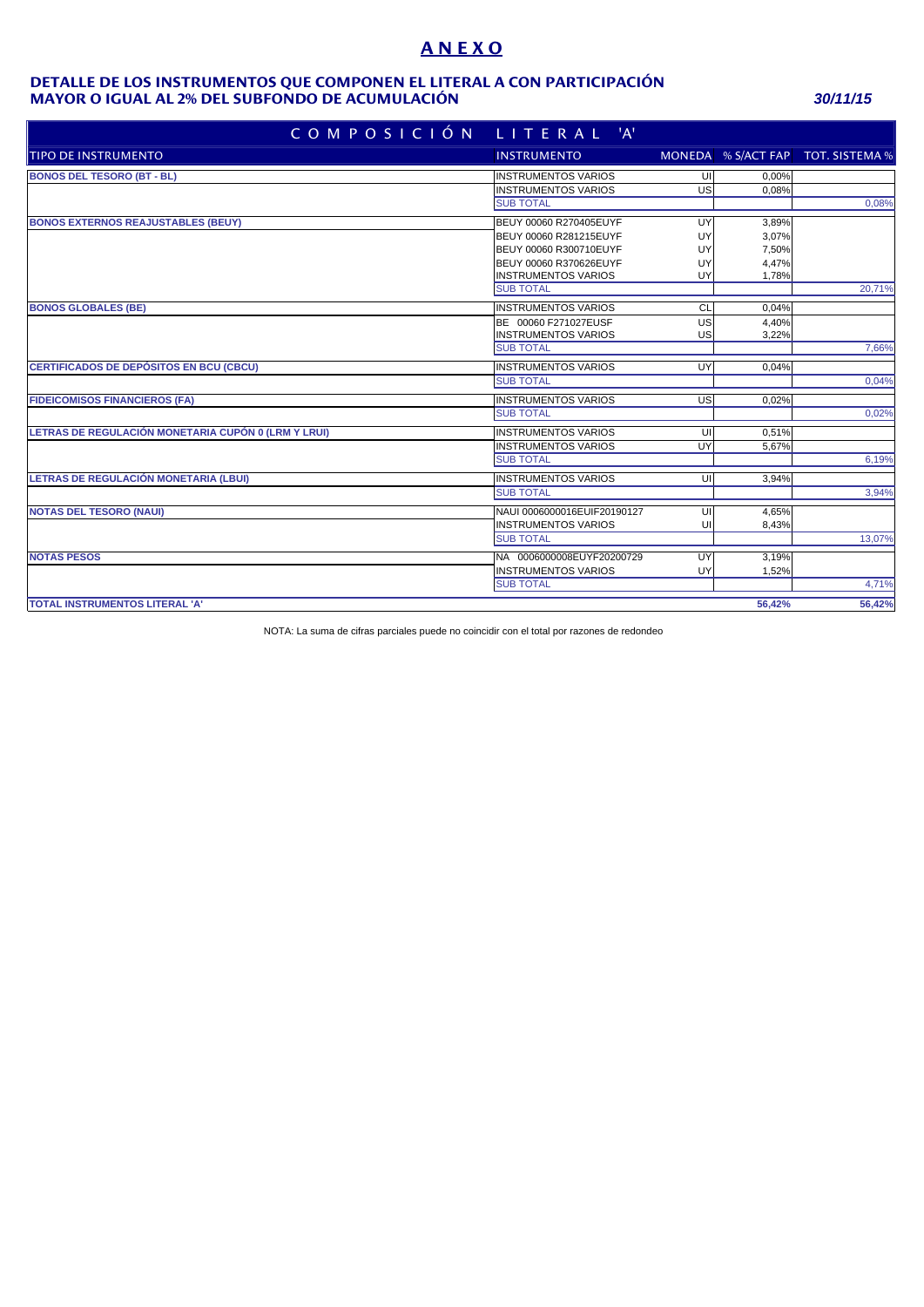

#### **COMPOSICIÓN DEL ACTIVO DEL SUBFONDO DE RETIRO DEL FONDO DE AHORRO PREVISIONAL AL**

**30/11/2015 (en porcentaje)**

|                                                 |                        |           | <b>SURA</b>   | <b>INTEGRACIÓN</b> | <b>REPÚBLICA</b> | UNIÓN CAPITAL | <b>TOTAL DEL SISTEMA</b> |
|-------------------------------------------------|------------------------|-----------|---------------|--------------------|------------------|---------------|--------------------------|
| <b>Total D. TRANSITORIA</b>                     |                        |           | 14,22%        | 13,79%             | 11,60%           | 10,17%        | 11,92%                   |
|                                                 |                        |           |               |                    |                  |               |                          |
| <b>LITERAL G - (Ver Anexo)</b>                  | BONO DEL TESORO        | <b>US</b> |               | 0,60%              |                  |               | 0,04%                    |
|                                                 | <b>BONO DEL TESOR0</b> | $\equiv$  | 0,63%         |                    | 0.52%            | 1,17%         | 0,61%                    |
|                                                 | <b>BONO EXT REAJ</b>   | <b>UY</b> | 6,45%         | 4,72%              | 2,25%            | 3,13%         | 3,20%                    |
|                                                 | <b>BONO GLOBAL</b>     | <b>US</b> |               | 0.08%              |                  |               | 0.01%                    |
|                                                 | LETRA REG. UI          | υıl       |               | 6,26%              | 12.34%           | 16.76%        | 10,73%                   |
|                                                 | LETRAS REG.MON.        | UI        | 5,37%         | 13,77%             | 17,91%           | 10,75%        | 14,61%                   |
|                                                 |                        | <b>UY</b> | 44,21%        | 41,82%             | 29,44%           | 43,05%        | 34,61%                   |
|                                                 | <b>NOTAS DE TESORO</b> | UI        | 11.26%        | 6.40%              | 9.80%            | 4,24%         | 8,95%                    |
|                                                 | <b>NOTAS PESOS</b>     | <b>UY</b> | 3,34%         | 4,20%              | 5,81%            | 1,15%         | 4,60%                    |
| <b>Total LITERAL G</b>                          |                        |           | 71,27%        | 77,84%             | 78,08%           | 80,26%        | 77,35%                   |
|                                                 |                        |           |               |                    |                  |               |                          |
| <b>LITERAL H</b>                                | CERT DEP EFECT.        | <b>UY</b> | 0,60%         | 0.33%              |                  | 0,27%         | 0.16%                    |
|                                                 | <b>CERT DEPOSITO</b>   | UI        | 3,82%         | 1,01%              | 0,95%            | 1,96%         | 1,55%                    |
| <b>Total LITERAL H</b>                          |                        |           | 4,43%         | 1,34%              | 0,95%            | 2,24%         | 1,71%                    |
| <b>Total LITERAL I</b>                          |                        |           | 7,24%         | 4,11%              | 6,39%            | 4,35%         | 6,06%                    |
| <b>Total LITERAL K</b>                          |                        |           | 2,85%         | 2,92%              | 2,99%            | 2,99%         | 2,96%                    |
| <b>TOTALES</b>                                  |                        |           | 100,00%       | 100,00%            | 100,00%          | 100,00%       | 100,00%                  |
|                                                 |                        |           |               |                    |                  |               |                          |
| <b>TOTAL ACTIVOS DEL SUBFONDO DE RETIRO(\$)</b> |                        |           | 7.289.589.247 | 3.039.654.880      | 29.657.665.251   | 7.296.657.154 | 47.283.566.531           |
| PARTICIPACIÓN EN TOTAL DE LOS ACTIVOS DEL SFRET |                        |           | 15,42%        | 6,43%              | 62,72%           | 15,43%        | 100,00%                  |